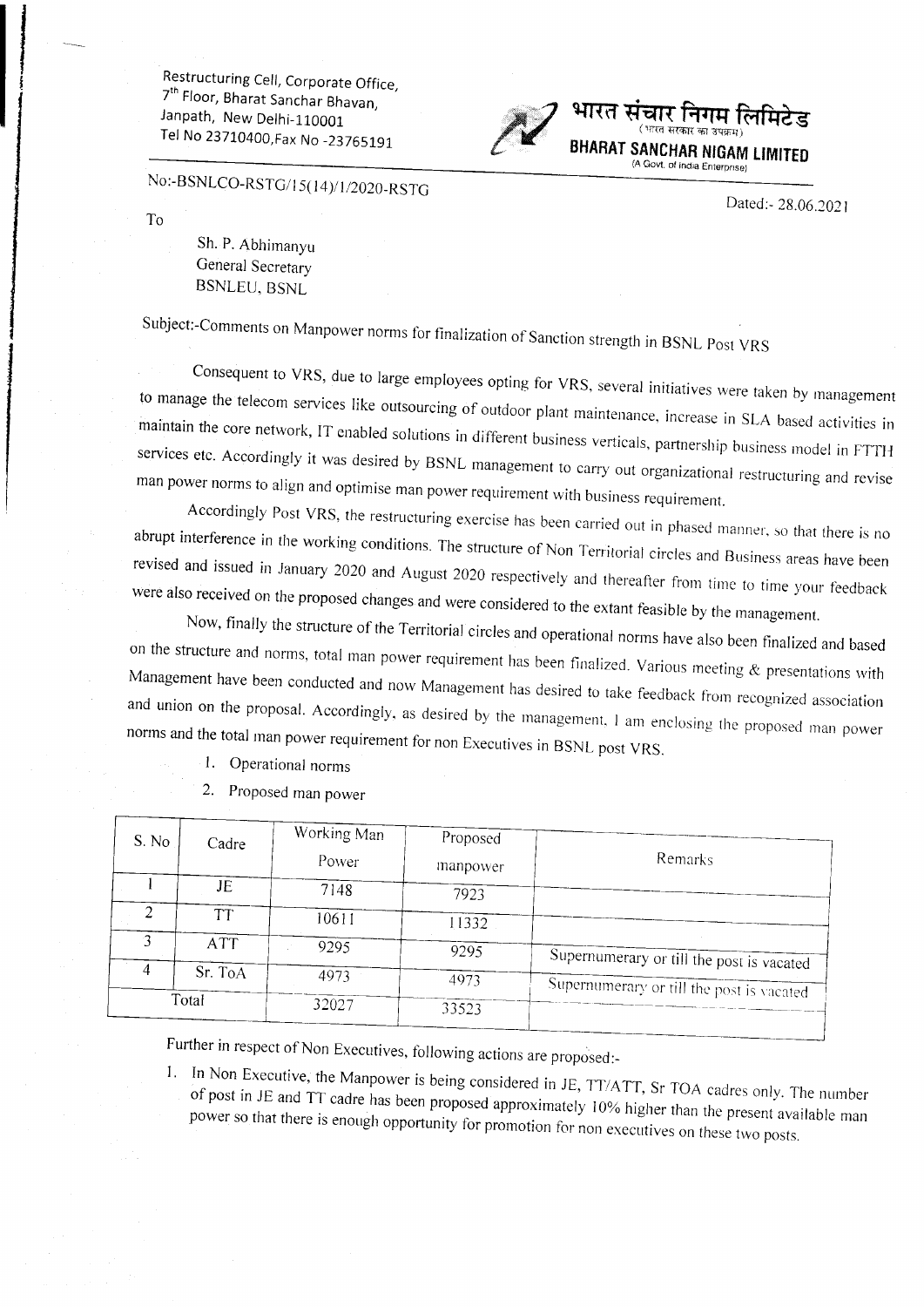- 2. Other Non-Executive cadres are proposed to be Supernumerary till their retirement or till the post is vacated and are declared dying cadre.
- 3. The post JHT and SHT are required to be continued being the statutory requirement. However their norms may be revisited in view of restructuring of Circle and BA

You are requested to submit your comments on the proposed norms by 06.07.2021, so that final Manpower can be submitted to the Management for approval.

This is issued with the approval of competent authority.

Encl:-As above

Copy to:-

f--1

 $(M$ anish GM(Restructuring)

3. DIR(HR) BSNL for kind information please.

4, Sr. GM (SR) for information please.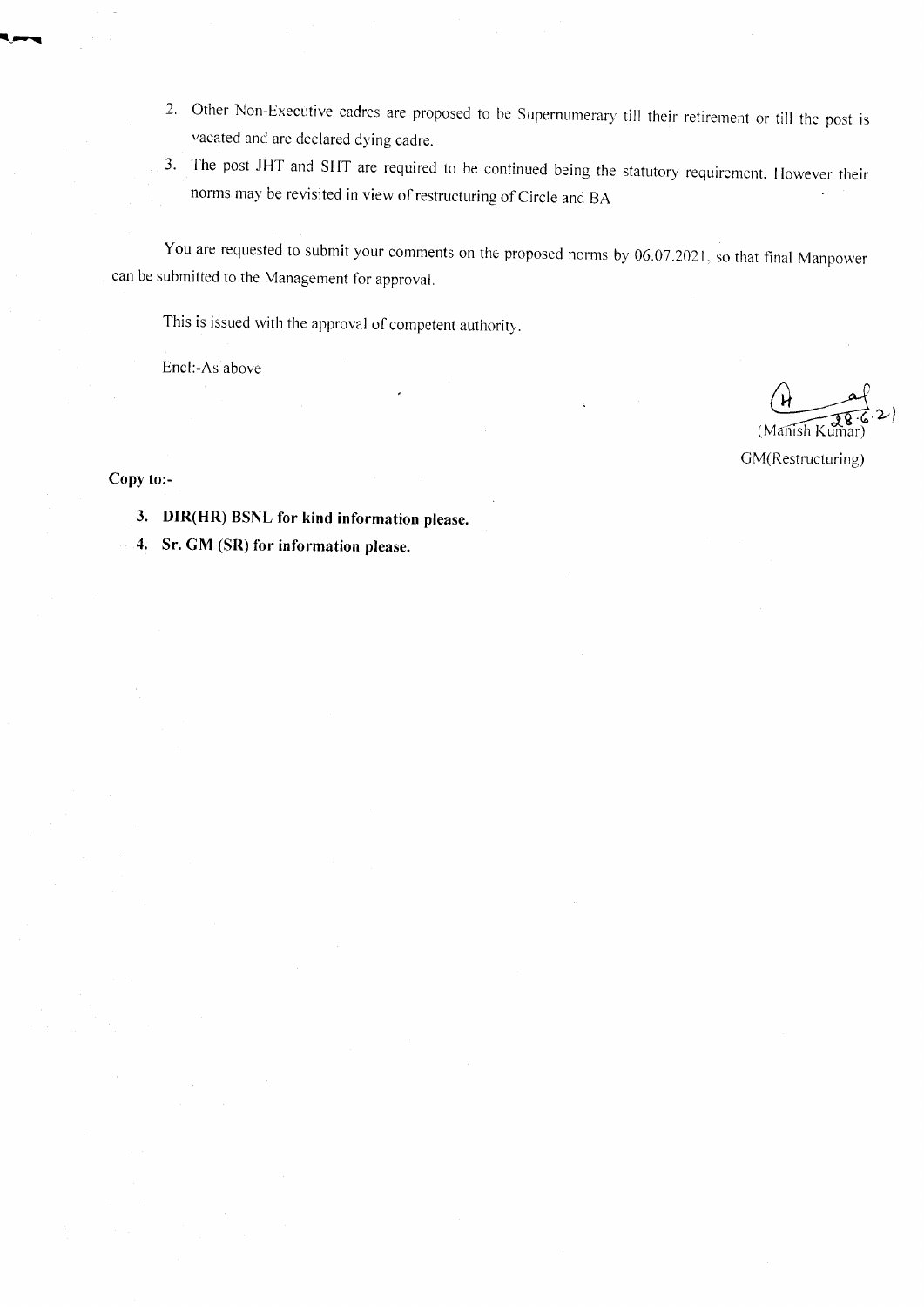# OPERATIONAL NORMS

- 1. Telecom Stream Operational Norms:-
- a. CFA Outdoor (OSP):-

I

- (i) Outdoor operational works-Cluster based
- (ii) Outdoor operational works- where cluster is not formed

| Cluster type                                             |                         | $TT/ATT-1$            | $JE-1$              | SDE/JTO-1     | AGM-1                |
|----------------------------------------------------------|-------------------------|-----------------------|---------------------|---------------|----------------------|
| Cluster with Last Pillar to                              | $LP$ to                 |                       |                     | 6 K           |                      |
| Customer Outsourced.                                     | Customer                | U-3K, R-2K            | U-6K, R-3K          |               | U-15 K, R-10 K along |
| DELs-LL+1.5 BB                                           | MDF to LP<br>(BSNL emp) |                       |                     | U-12 K, R-6 K | with collocated BTS, |
| Non-Clustered (1DEL=<br>only LL+ LL with<br>BB*1.5+LC*3) |                         | $U-2.5 K, R-$<br>1.5K | $U-3.5 K$ , R-2.5 K | $U-6K$ , R-3K | U-21 K, R-7.5 K      |

Minimum one SDO/JTO for a district HQ or equivalent city area irrespective of cluster size. For Rural area, the outdoor work and mini exchange+ BTS (2k and below), monitoring shall be looked after by same team.

## b. Indoor (Exch., BSC/MSC) work - Exch. capacity wise:-

| Capacity  | SDE/JTO(U) | SDE/JTO(R) | JE(U)     | JE(R) | TT/ATT(U) | TT/ATT(R) |
|-----------|------------|------------|-----------|-------|-----------|-----------|
|           |            |            | Norms per |       |           |           |
| >10 K     |            |            |           |       |           |           |
| $5k-10k$  |            |            |           |       |           |           |
| $2k-5k$   |            |            |           |       |           |           |
| $1k-2k$   |            |            |           |       |           |           |
| $<$ 1 $k$ |            |            |           |       |           |           |

Note:- 5 % Manpower extra where MSC/BSC is separate from Exch. premises. Mini Exch.(< 2k) will be managed by OSP staff.

### c. CM OSP- Based on number of BTS sites:-

| Grade | $TT/ATT-1$        | JTO/SDE-1                                                     | AGM-1             |
|-------|-------------------|---------------------------------------------------------------|-------------------|
| Norms | R-Per 20 BTS site | U-Per 35 BTS sites,   U-Per 70 BTS sites, R- Per 40 BTS sites | Per 500 BTS sites |

In Rural areas, the norms are for standalone BTS site

# d. Txn Circle - RKM based:-OFC route Circle/BA

| Grade                                                                                                                                                    | 1 team consisting of 1 SDE or JTO and 1 TT or ATT                       | AGM-1           |
|----------------------------------------------------------------------------------------------------------------------------------------------------------|-------------------------------------------------------------------------|-----------------|
| Non SLA Based-<br>Norms-Normal<br>Hilliy/difficult area- J & K, NE-I,<br>NE-II, AS, naxalite belt of<br>Odisha/WB/Bihar/Jharkhand/<br>Chhattisgarh etc.) | Normal Terrain- Per 300 RKM and<br>Hilly/ Difficult terrain- per 250RKM | 1 AGM per 6 SDE |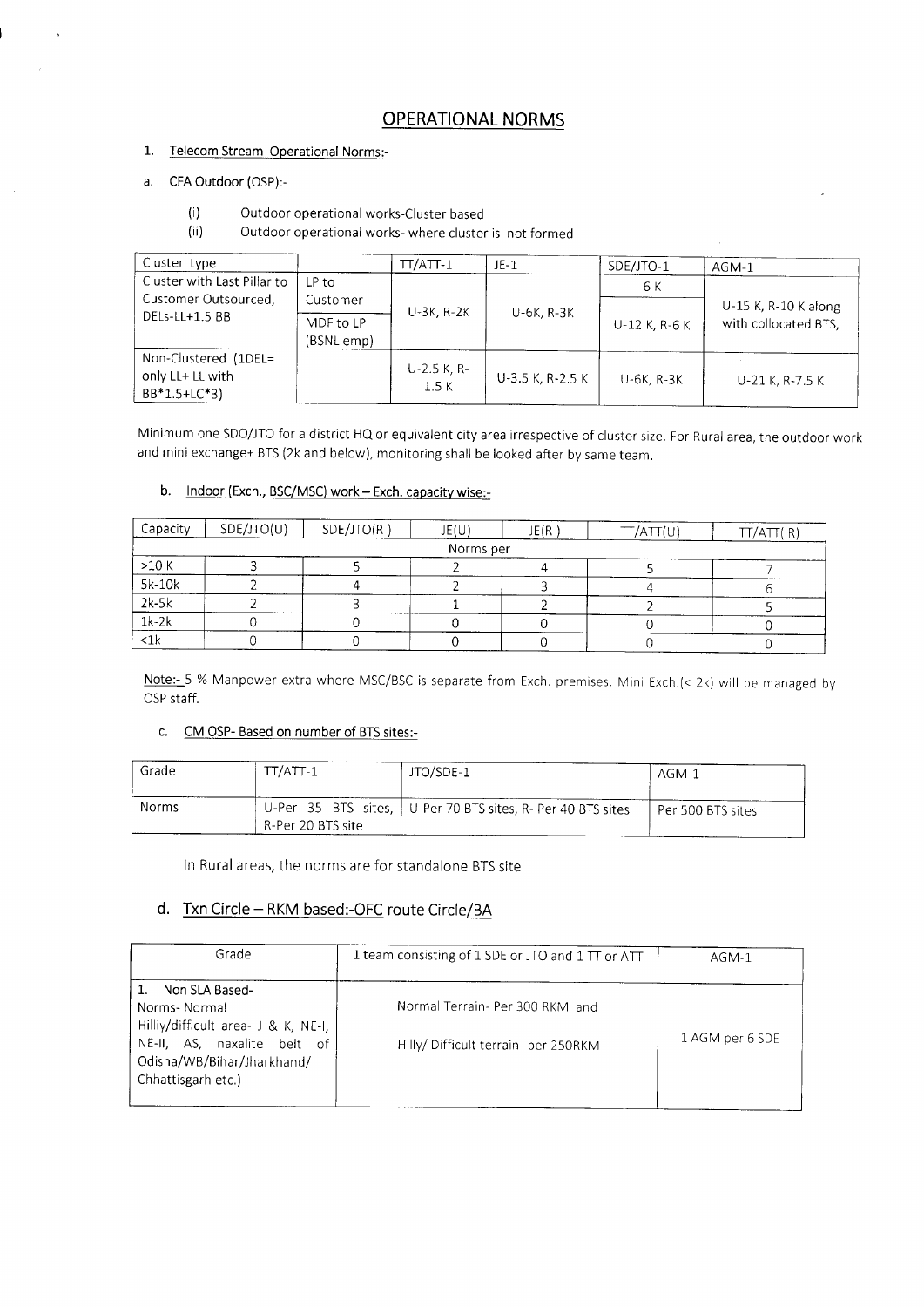| SLA Based- | Normal Terrain-Per 1200 RKM and      |                 |
|------------|--------------------------------------|-----------------|
|            |                                      | 1 AGM per 6 SDE |
|            | Hilly/Difficult terrain- per 1000RKM |                 |
|            |                                      |                 |

### e. Sales & Marketing (franchisee manager) & CSC work:-

f-1

|                              | Category                                       | Per Franchisee manager                            | Grade                                                                        |
|------------------------------|------------------------------------------------|---------------------------------------------------|------------------------------------------------------------------------------|
| Fr. Mgr. & Csc In-<br>charge | 1. Category A<br>2. Category B<br>3.category C | One Territory<br>Two Territory<br>Three Territory | <b>JTO/SDE</b>                                                               |
| Retail Manager               |                                                | One per 250 Active PoS                            | Sr. ToA (If Sr. TOA is not available on<br>the location then TT can be used) |

## f. Core Network (Txn)- based on RKM for OSP and number at different stations for ISP:-

| Work            | OFC route                    | Norms (1 AGM per 6 SDE)                                                                                                                                                                       |                                                                                   |  |
|-----------------|------------------------------|-----------------------------------------------------------------------------------------------------------------------------------------------------------------------------------------------|-----------------------------------------------------------------------------------|--|
| OFC Route       | In house by<br><b>BSNL</b>   | 300 RKM for Normal & 250 RKM for Hilly                                                                                                                                                        | SDE/JTO, TT/ATT-1, 1 AGM per 6<br><b>SDE</b>                                      |  |
|                 | SLA based                    | 1200 RKM per team                                                                                                                                                                             | 1SDE/ JTO will monitor distance<br>covered by 4 route parties, 1 AGM<br>per 6 SDE |  |
| Indoor<br>plant | Type of station              | (1 AGM for 8 SDE/JTO (50 % of stations taken Collocated)<br>Norms                                                                                                                             |                                                                                   |  |
|                 | A1 (24 Hrs)                  | 6 SDE/ JTO, 3 JE & 3 TT per station                                                                                                                                                           |                                                                                   |  |
|                 | A (24 Hrs)                   | 4 SDE/JTO per station plus<br>2 JE and 3 TT or ATT - standalone stations or 1 JE and 2 TT or ATT- stations co-<br>located with territorial exchanges                                          |                                                                                   |  |
|                 | <b>B</b> (12 hrs<br>working) | 2 SDE/JTO per station with, $*$ 2 JE and 2 TT or ATT for manning stations and in-house<br>route maintenance of 250 RKM- for standalone stations or 1 JE & 1TT/ATT for co-<br>located stations |                                                                                   |  |
|                 | $C(8)$ hrs<br>working)       | 1 SDE/JTO for maintenance of up to 4 stations with 1TT or ATT who will manage two<br>stations each                                                                                            |                                                                                   |  |

Note:- Additional manpower:- 10 % additional manpower for hilly area like J&K, NE-I, NE-II & AS

### 2. Finance Stream Norms:-

 $\bar{z}$ 

## (a) Operational area (TRA Functions)

- (i) CAO- one CAO per area office having revenue between 10-30 Cr.
- (ii) Ao/JAo-

| Number of DELS (LL+1.5 BB+1.5FTTH+3LC) | No of AO/JAO |
|----------------------------------------|--------------|
| $<$ 10000                              |              |
| 10000-40000                            |              |
| 40000-80000                            |              |
| 80000-120000                           |              |
| >1200000                               |              |
| For every 25 K                         | One Addl. AO |